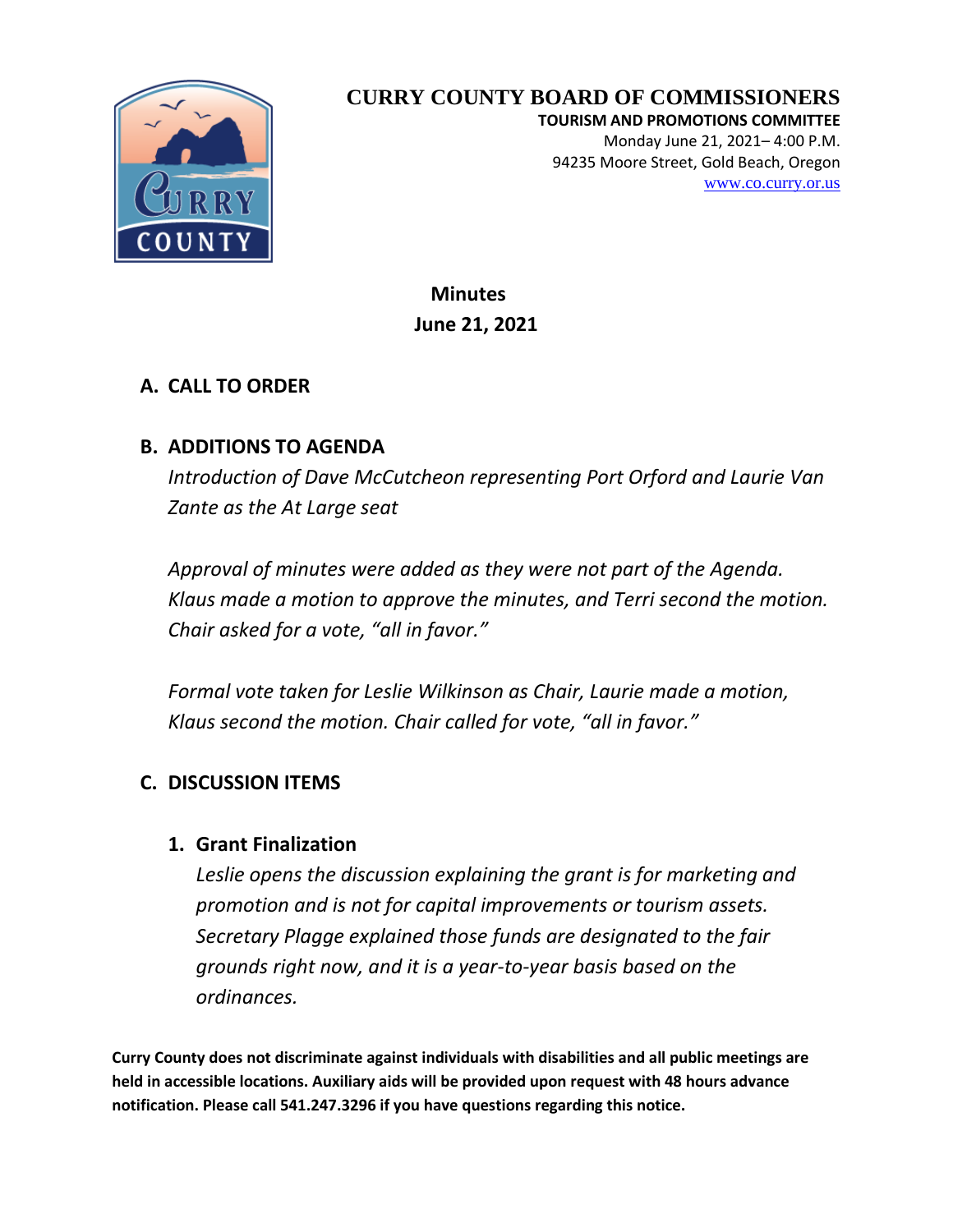

## **CURRY COUNTY BOARD OF COMMISSIONERS**

**TOURISM AND PROMOTIONS COMMITTEE** Monday June 21, 2021– 4:00 P.M. 94235 Moore Street, Gold Beach, Oregon [www.co.curry.or.us](http://www.co.curry.or.us/)

*The grant is proposed as \$5,000 for marketing outside the County, and beyond 50 miles that is required by the states TLT program.*

*Eligible applicants will be local, nonprofit, events, programs and activities and businesses.* 

*For profit businesses will be required to partner with nonprofit entities to create a network of partnerships that will benefit across industries.*

*Eligible expenses need to be again beyond 50 miles, branding items could only be give a way items, not for resale.* 

*In Eligible expenses include no past expenses for advertising, no web maintenance, travel, salaries, and only receipted items.*

*Discussion ensued about the amount of money for all regions of the County. Whether it is done by the amount collected or if done equally.* 

*Ad agency was added an eligible expense with discussion about the capacity for business and events to not be able to market their events and businesses properly.*

**Curry County does not discriminate against individuals with disabilities and all public meetings are held in accessible locations. Auxiliary aids will be provided upon request with 48 hours advance notification. Please call 541.247.3296 if you have questions regarding this notice.**